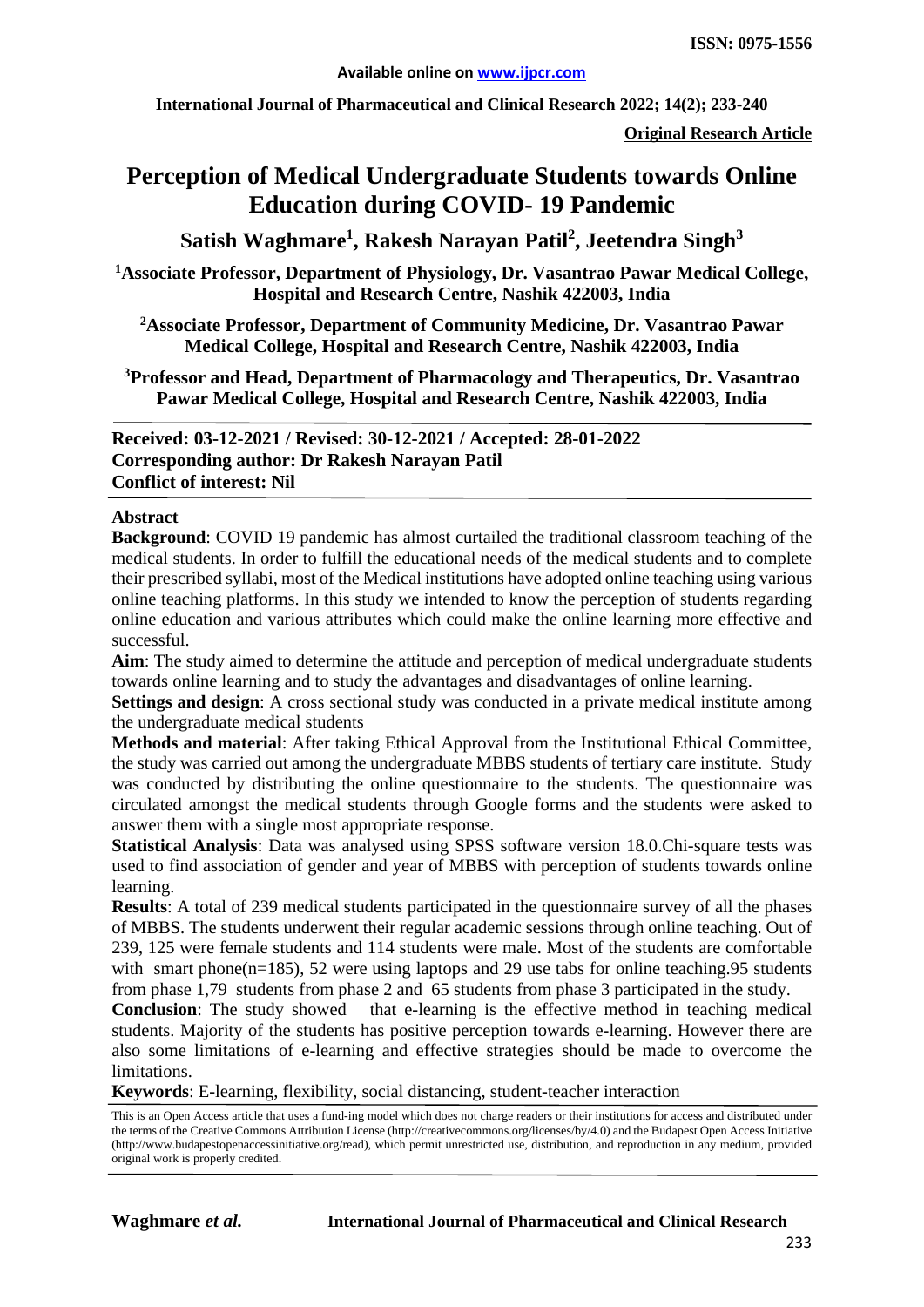#### **Introduction**

The pandemic of COVID 19 has curtailed the education system throughout the world. Teaching and learning in the medical institutions has also been hampered to a greater extent. Moreover as a result of social distancing, the most effective preventive strategy since the emergence of COVID 19 pandemic, <sup>1</sup> medical education has been profoundly disturbed as it involves in-person didactic lectures and tutorials, clinical rotation exposure, laboratory experiences, observing and assisting relevant medical and surgical procedures<sup>2</sup>

Fortunately, current technology enabled Elearning to be the core method of teaching the curriculum during the COVID 19 pandemic<sup>3</sup>. To continue the teaching and learning process, various medical colleges have adopted e-learning system as a core method of teaching for the MBBS students to overcome the hurdles in the pandemic situation. Electronic (e) or online learning can be defined as the use of electronic technology and media to deliver, support and enhance both learning and teaching and involves communication between learners and teachers utilising online content<sup>4</sup>.E learning has both advantages and disadvantages. Convenience of learning, flexibility of time and also less air pollution are some are the advantages of E learning.5- <sup>7</sup> Poor internet connectivity, lack of student-teacher interaction, no hands-on experience in clinical setting are some of the limitations of online learning.As online teaching turns out to be the best alternative method of teaching for medical institutes, perception of students towards online education is also equally important. Whether the learners are attuned to the new methodology, would prefer any modifications, or rather would want to go back to conventional learning altogether, would be an interesting point to explore.<sup>8, 9</sup> The present study was conducted among the medical students to know about their perceptions towards online education during the pandemic of COVID 19 and various attributes which could make the online learning more effective and successful.

#### **Methodology:**

This was a cross-sectional research to find out perception of students towards online Teaching-Learning. After taking Ethical Approval from the Institutional Ethical Committee, the study was carried out among the undergraduate MBBS students of tertiary care institute of Nashik, Maharashtra. It was decided to include all undergraduate medical students after their voluntary informed consent. A standard questionnaire was developed through literature search. It had 10 items together. The questionnaire was given after one year of online teaching –learning during COVID-19 pandemic. The scale was based on 5 point likert scale 1-Strongly disagree, 2-Disagree, 3-Not sure, 4-Agree, 5- Strongly agree. Before administration of the questionnaire, validation was done by five members of Medical Education Unit of the institute. The questionnaire was circulated amongst the medical students through Google forms and the students were asked to answer them with a single most appropriate response.

Data was analysed using SPSS software version 18.0.Chi-square tests was used to find association of gender and year of MBBS with perception of students towards online learning.

### **Results**

A total of 239 medical students participated in the questionnaire survey of all the phases of MBBS. The students underwent their regular academic sessions through online teaching. Out of 239, 125 were female students and 114 students were male. Most of the students were comfortable with smart phone( $n=185$ ), 52 were using laptops and 29 use tabs for online teaching.95 students from phase 1,79 students from phase 2 and 65 students from phase 3 participated in the study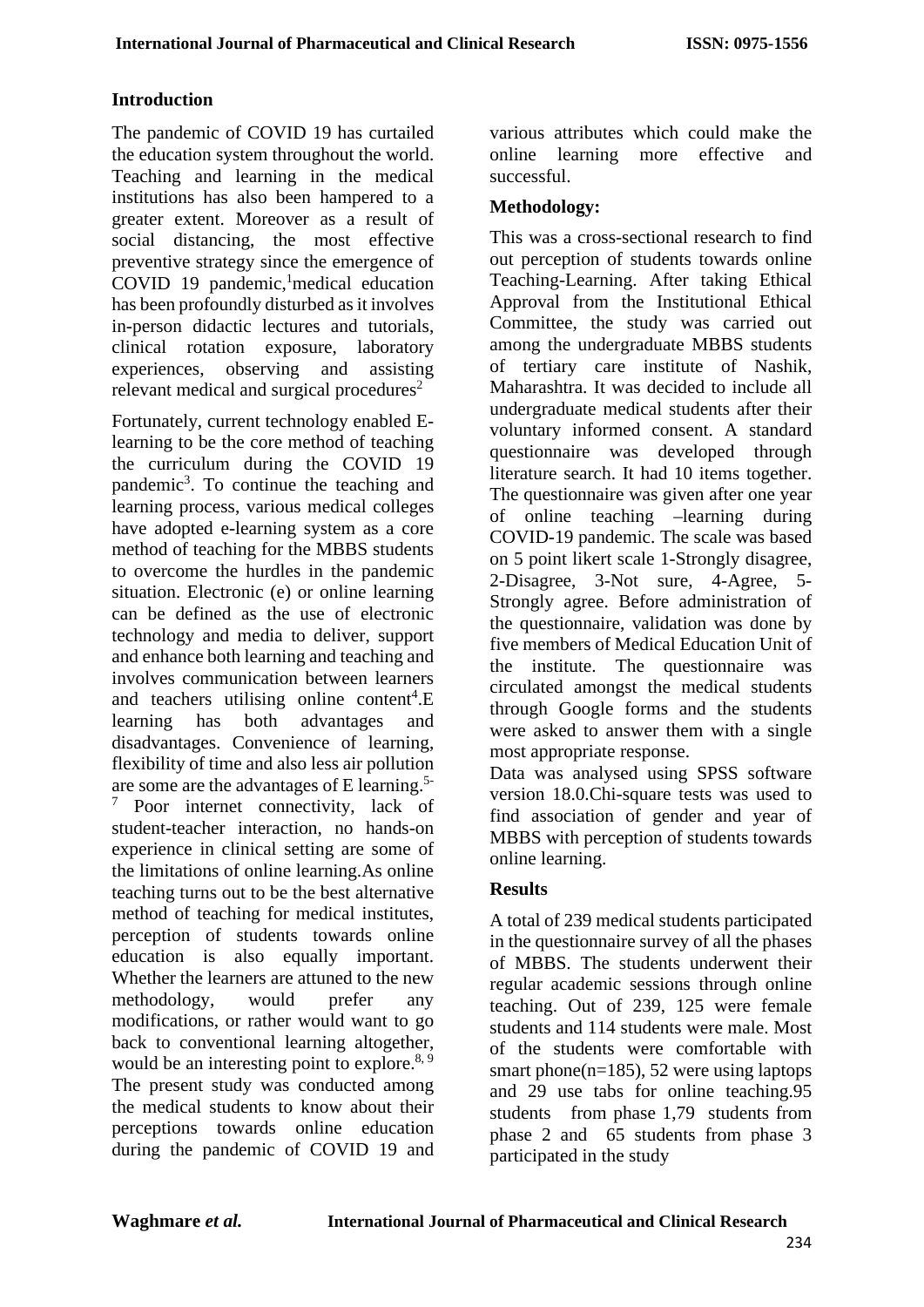| Table 1:                 |           |              |  |  |
|--------------------------|-----------|--------------|--|--|
|                          | Frequency | Percentage % |  |  |
| Gender                   |           |              |  |  |
| Male                     | 125       | 52.3         |  |  |
| Female                   | 114       | 47.69        |  |  |
| Phase                    |           |              |  |  |
| One                      | 95        | 39.7         |  |  |
| Two                      | 79        | 33.0         |  |  |
| Three                    | 65        | 27.1         |  |  |
| Choice of device/gadget. |           |              |  |  |
| Mobile                   | 185       | 77.4         |  |  |
| Laptop                   | 52        | 21.7         |  |  |
| Tablet                   | 29        | 12.1         |  |  |

Overall 48.4% students had positive perception and attitude towards online learning while 36.5% students had negative perception and attitude towards online learning and 15.1% students were not sure about their perception and attitude for online learning.

| Table 2:                                                                                                |                        |              |                    |              |  |
|---------------------------------------------------------------------------------------------------------|------------------------|--------------|--------------------|--------------|--|
| <b>Questionnaire items</b>                                                                              | <b>Disagre</b><br>e(%) | Agree<br>(%) | Not sure<br>$(\%)$ | <b>Total</b> |  |
| 1. Online teaching is more effective than offline<br>teaching                                           | 70.7                   | 10.5         | 18.8               | 100.0        |  |
| 2. The quality of teaching is improved in online<br>teaching                                            | 59.0                   | 18.0         | 23.0               | 100.0        |  |
| 3. Online teaching is not preferred due to internet<br>connectivity issues and voice quality            | 10.5                   | 82.4         | 7.1                | 100.0        |  |
| 4. Student teacher interaction is better in online<br>teaching than traditional teaching                | 74.5                   | 13.8         | 11.7               | 100.0        |  |
| 5. Online teaching is not preferred as hand on<br>experience is not given/only demonstration is<br>done | 6.3                    | 88.7         | 5.0                | 100.0        |  |
| 6. Online teaching is preferred due to flexibility of<br>time                                           | 15.5                   | 66.5         | 18.0               | 100.0        |  |
| 7. Students are more comfortable at home in<br>online teaching than traditional teaching                | 34.7                   | 51.9         | 13.4               | 100.0        |  |
| 8. Online teaching is the best teaching learning<br>method in pandemic situations like COVID-19         | 3.8                    | 87.4         | 8.8                | 100.0        |  |
| 9. Assessment of theory and practical should be<br>done online                                          | 49.4                   | 26.4         | 24.3               | 100.0        |  |
| 10. Online viva voce is more comfortable than<br>offline                                                | 41.0                   | 38.5         | 20.5               | 100.0        |  |

Advantages of online learning:

Students showed positive attitude and perception towards online learning and 87.4% students agreed that it is suitable teaching learning method in pandemic situations like COVID-19, 66.5% students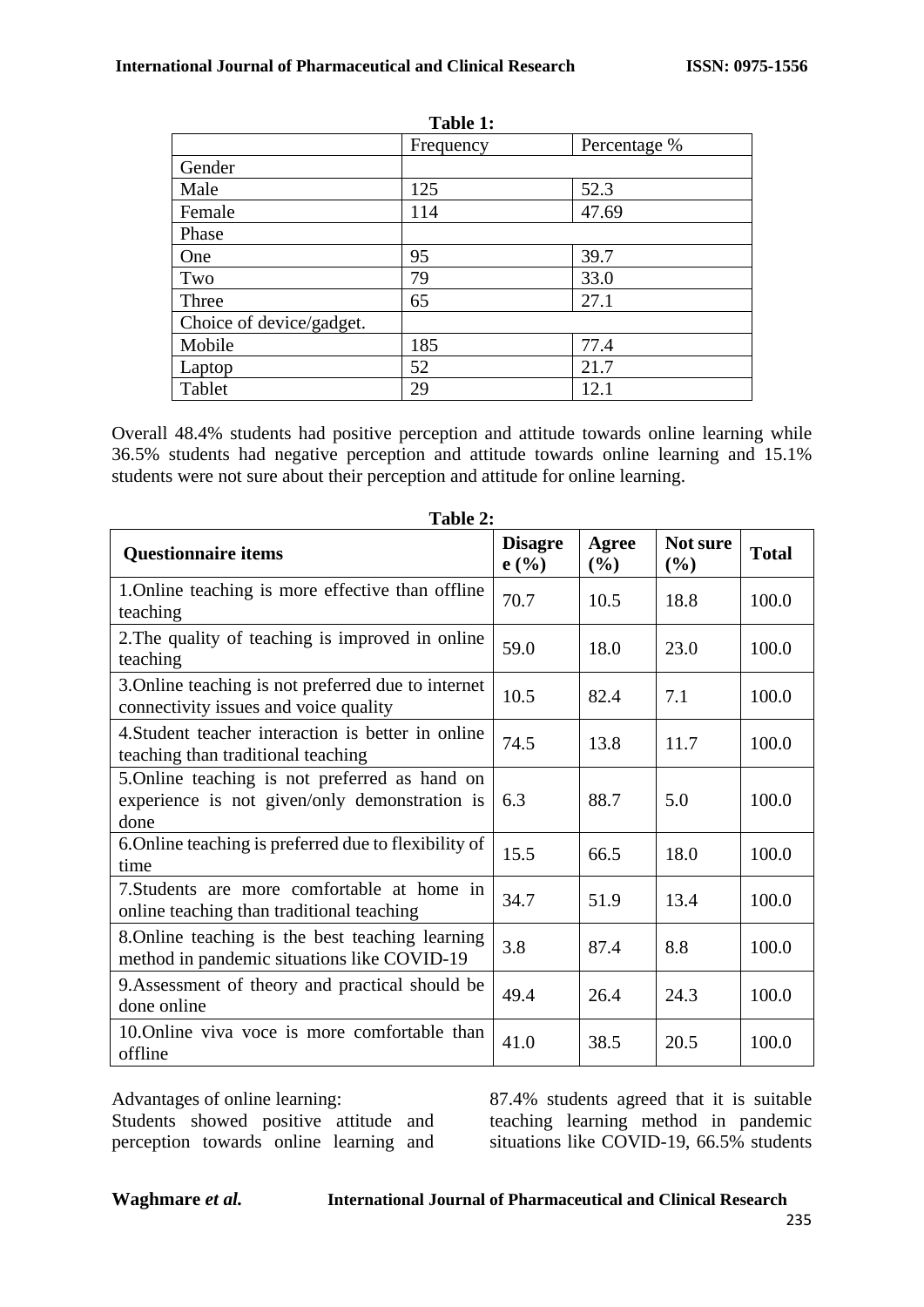preferred online learning due to flexibility of time while 51.9% students found it suitable due to comfort ness of sitting at home.

Disadvantages of learning:

Students showed negative perception and attitude towards online learning due to lack of hands on experience (88.7%), poor internet connectivity and voice quality (82.4%), poor student-teacher interaction (74.5%) and less effectiveness (70.7%).

When perception and attitude were studied for gender, it was found that female students significantly showed positive attitude and perception towards online learning for flexibility of time (70.1%) while all other aspects of online learning had comparable proportion of perception and attitude among gender.

| <b>Questionnaire items</b>                                                                                         | <b>Response</b> | Femal<br>e(%) | <b>Male</b><br>(%) | Chi-square<br>value | P value         |
|--------------------------------------------------------------------------------------------------------------------|-----------------|---------------|--------------------|---------------------|-----------------|
| 1.Online<br>teaching<br>is<br>more<br>effective than offline teaching                                              | Agree           | 10.3          | 10.7               |                     | 0.808;          |
|                                                                                                                    | Disagree        | 69.2          | 72.1               | 0.426               | <b>Not</b>      |
|                                                                                                                    | Not sure        | 20.5          | 17.2               |                     | significant     |
| quality of teaching<br>2. The<br>is<br>improved in online teaching                                                 | Agree           | 15.4          | 20.5               |                     | 0.042;          |
|                                                                                                                    | Disagree        | 54.7          | 63.1               | 6.327               | Significan      |
|                                                                                                                    | Not sure        | 29.9          | 16.4               |                     | t               |
| 3. Online teaching is not preferred                                                                                | Agree           | 85.5          | 79.5               |                     | 0.455;          |
| due to internet connectivity issues                                                                                | Disagree        | 8.5           | 13.1               | 1.576               | <b>Not</b>      |
| and voice quality                                                                                                  | Not sure        | 6.0           | 7.4                |                     | significant     |
| 4. Student teacher interaction is                                                                                  | Agree           | 12.0          | 15.6               |                     | 0.518;          |
| better in online teaching than                                                                                     | Disagree        | 74.4          | 74.6               | 1.315               | <b>Not</b>      |
| traditional teaching                                                                                               | Not sure        | 13.7          | 9.8                |                     | significant     |
| 5. Online teaching is not preferred                                                                                | Agree           | 93.2          | 85.2               |                     | 0.129;          |
| as hand on experience is not<br>given/only demonstration is done                                                   | Disagree        | 3.4           | 9.0                | 4.099               | <b>Not</b>      |
|                                                                                                                    | Not sure        | 3.4           | 5.7                |                     | Significan<br>t |
| 6. Online teaching is preferred due<br>to flexibility of time                                                      | Agree           | 70.1          | 63.1               |                     | 0.035;          |
|                                                                                                                    | Disagree        | 9.4           | 21.3               | 6.718               | Significan      |
|                                                                                                                    | Not sure        | 20.5          | 15.6               |                     | t               |
| 7. Students are more comfortable<br>at home in online teaching than<br>traditional teaching                        | Agree           | 55.6          | 48.4               |                     | 0.309;          |
|                                                                                                                    | Disagree        | 29.9          | 39.3               | 2.348               | <b>Not</b>      |
|                                                                                                                    | Not sure        | 14.5          | 12.3               |                     | significant     |
| 8. Online teaching is the<br>best<br>learning<br>teaching<br>method<br>in<br>pandemic situations like COVID-<br>19 | Agree           | 91.5          | 84.4               |                     | 0.169;          |
|                                                                                                                    | Disagree        | 1.7           | 5.7                | 3.551               | <b>Not</b>      |
|                                                                                                                    | Not sure        | 6.8           | 9.8                |                     | significant     |
| of<br>9.Assessment<br>theory<br>and<br>practical should be done online                                             | Agree           | 26.5          | 26.2               |                     | 0.502;          |
|                                                                                                                    | Disagree        | 46.2          | 52.2               | 1.380               | <b>Not</b>      |
|                                                                                                                    | Not sure        | 27.4          | 21.3               |                     | significant     |
| 10.0nline viva voce<br>is<br>more<br>comfortable than offline                                                      | Agree           | 34.2          | 42.6               |                     | 0.071;          |
|                                                                                                                    | Disagree        | 39.3          | 42.6               | 5.279               | <b>Not</b>      |
|                                                                                                                    | Not sure        | 26.5          | 14.8               |                     | significant     |

**Table 3:**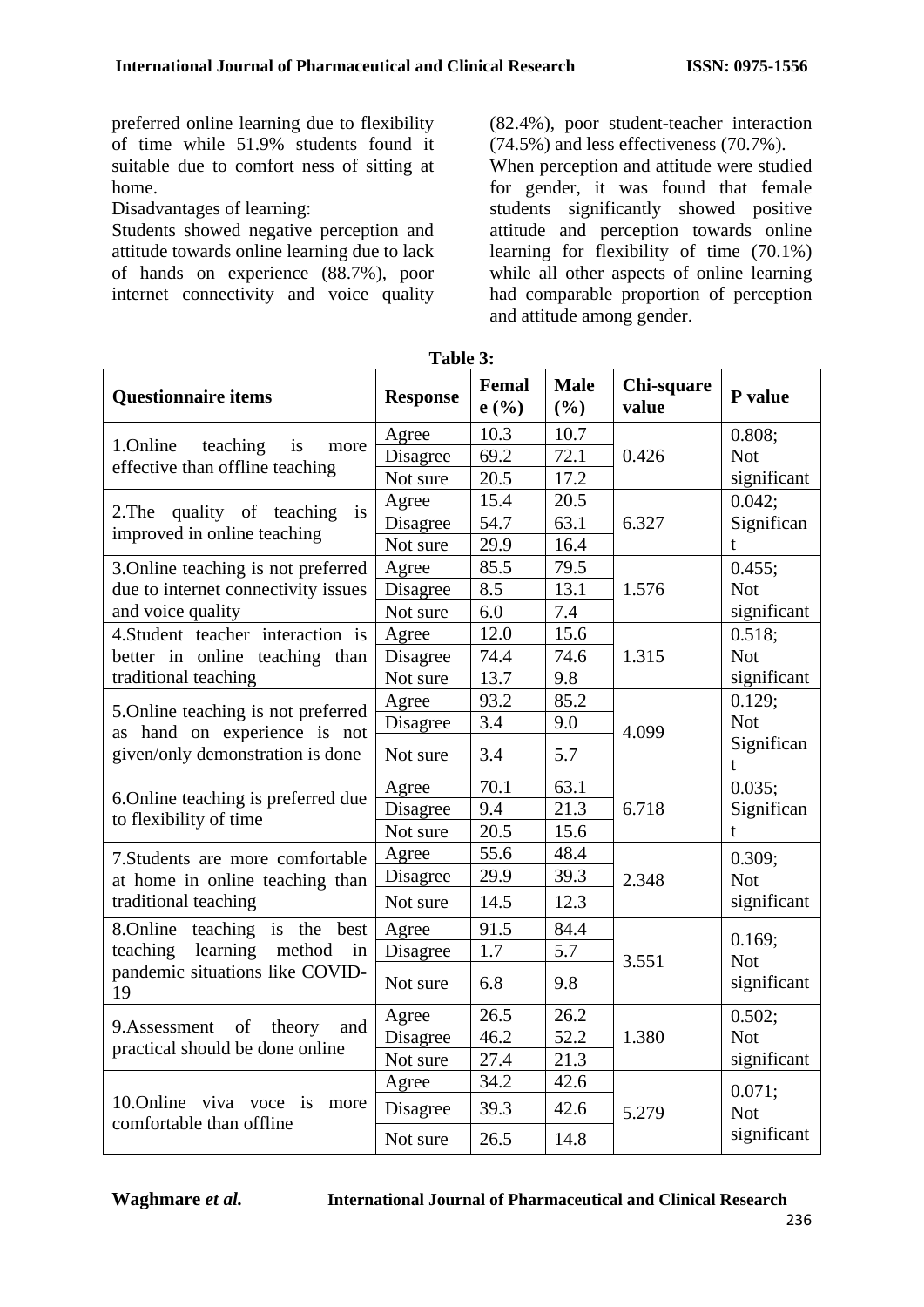There were comparable attitude and perception towards online learning among students of all phases of MBBS

| Table 4:                                                                                                          |                   |                                    |                                        |                                    |                          |                                     |
|-------------------------------------------------------------------------------------------------------------------|-------------------|------------------------------------|----------------------------------------|------------------------------------|--------------------------|-------------------------------------|
| <b>Questionnaire items</b>                                                                                        | <b>Response</b>   | <b>First</b><br><b>MBB</b><br>S(%) | <b>Second</b><br><b>MBBS</b><br>$(\%)$ | <b>Third</b><br><b>MBBS</b><br>(%) | Chi-<br>squareµ<br>value | P value                             |
| 1. Online teaching is more effective<br>than offline teaching                                                     | Agree             | 11.0                               | 11.8                                   | 8.2                                | 2.148                    | 0.709;<br><b>Not</b><br>significant |
|                                                                                                                   | Disagree          | 69.9                               | 73.1                                   | 68.5                               |                          |                                     |
|                                                                                                                   | Not sure          | 19.2                               | 15.1                                   | 23.3                               |                          |                                     |
| quality of teaching<br>2. The<br>is<br>improved in online teaching                                                | Agree             | 24.7                               | 14.0                                   | 16.4                               | 7.064                    | 0.133;<br><b>Not</b><br>significant |
|                                                                                                                   | Disagree          | 60.3                               | 55.9                                   | 61.6                               |                          |                                     |
|                                                                                                                   | Not sure          | 15.1                               | 30.1                                   | 21.9                               |                          |                                     |
|                                                                                                                   | Agree             | 75.3                               | 87.1                                   | 83.6                               |                          | 0.329;<br><b>Not</b>                |
| 3. Online teaching is not preferred<br>due to internet connectivity issues                                        | Disagree          | 13.7                               | 8.6                                    | 11.0                               | 4.619                    |                                     |
| and voice quality                                                                                                 | Not sure          | 11.0                               | 4.3                                    | 5.5                                |                          | significant                         |
| 4. Student teacher interaction is<br>better in online<br>teaching than<br>traditional teaching                    | Agree             | 13.7                               | 16.1                                   | 11.0                               |                          | 0.330;<br><b>Not</b><br>significant |
|                                                                                                                   | Disagree          | 71.2                               | 77.4                                   | 74.0                               | 4.607                    |                                     |
|                                                                                                                   | Not sure          | 15.1                               | 6.5                                    | 15.1                               |                          |                                     |
| 5. Online teaching is not preferred as<br>experience is<br>hand<br>on<br>not<br>given/only demonstration is done  | Agree             | 90.4                               | 88.2                                   | 89.0                               | 0.933                    | 0.920;<br><b>Not</b><br>Significant |
|                                                                                                                   | Disagree          | 6.8                                | 6.5                                    | 5.5                                |                          |                                     |
|                                                                                                                   | Not sure          | 2.7                                | 5.4                                    | 5.5                                |                          |                                     |
|                                                                                                                   | Agree             | 63.0                               | 72.0                                   | 63.0                               | 3.646                    | 0.456;<br><b>Not</b><br>significant |
| 6. Online teaching is preferred due<br>to flexibility of time                                                     | Disagree          | 17.8                               | 15.1                                   | 13.7                               |                          |                                     |
|                                                                                                                   | Not sure          | 19.2                               | 12.9                                   | 23.3                               |                          |                                     |
| 7. Students are more comfortable at<br>home in online teaching than<br>traditional teaching                       | Agree             | 49.3                               | 46.2                                   | 61.6                               | 5.873                    | 0.209;<br><b>Not</b><br>significant |
|                                                                                                                   | Disagree          | 35.6                               | 41.9                                   | 24.7                               |                          |                                     |
|                                                                                                                   | Not sure          | 15.1                               | 11.8                                   | 13.7                               |                          |                                     |
| 8.Online<br>teaching is the best<br>teaching<br>learning<br>method<br>in<br>pandemic situations like COVID-<br>19 | Agree             | 87.7                               | 88.2                                   | 87.7                               | 0.510                    | 0.973;<br><b>Not</b><br>significant |
|                                                                                                                   | Disagree          | 2.7                                | 4.3                                    | 4.1                                |                          |                                     |
|                                                                                                                   | Not sure          | 9.6                                | 7.5                                    | 8.2                                |                          |                                     |
| 9.Assessment<br>of<br>theory<br>and<br>practical should be done online                                            | Agree             | 26.0                               | 24.7                                   | 28.8                               | 1.376                    | 0.848;<br><b>Not</b>                |
|                                                                                                                   | Disagree          | 50.7                               | 52.7                                   | 43.8                               |                          |                                     |
|                                                                                                                   | Not sure          | 23.3                               | 22.6                                   | 27.4                               |                          | significant                         |
| 10. Online viva voce<br>is<br>more                                                                                | Agree<br>Disagree | 43.8<br>32.9                       | 38.7<br>46.2                           | 32.9<br>41.0                       |                          | 0.266;<br>Not<br>significant        |
| comfortable than offline                                                                                          | Not sure          | 23.3                               | 15.1                                   | 24.7                               | 5.213                    |                                     |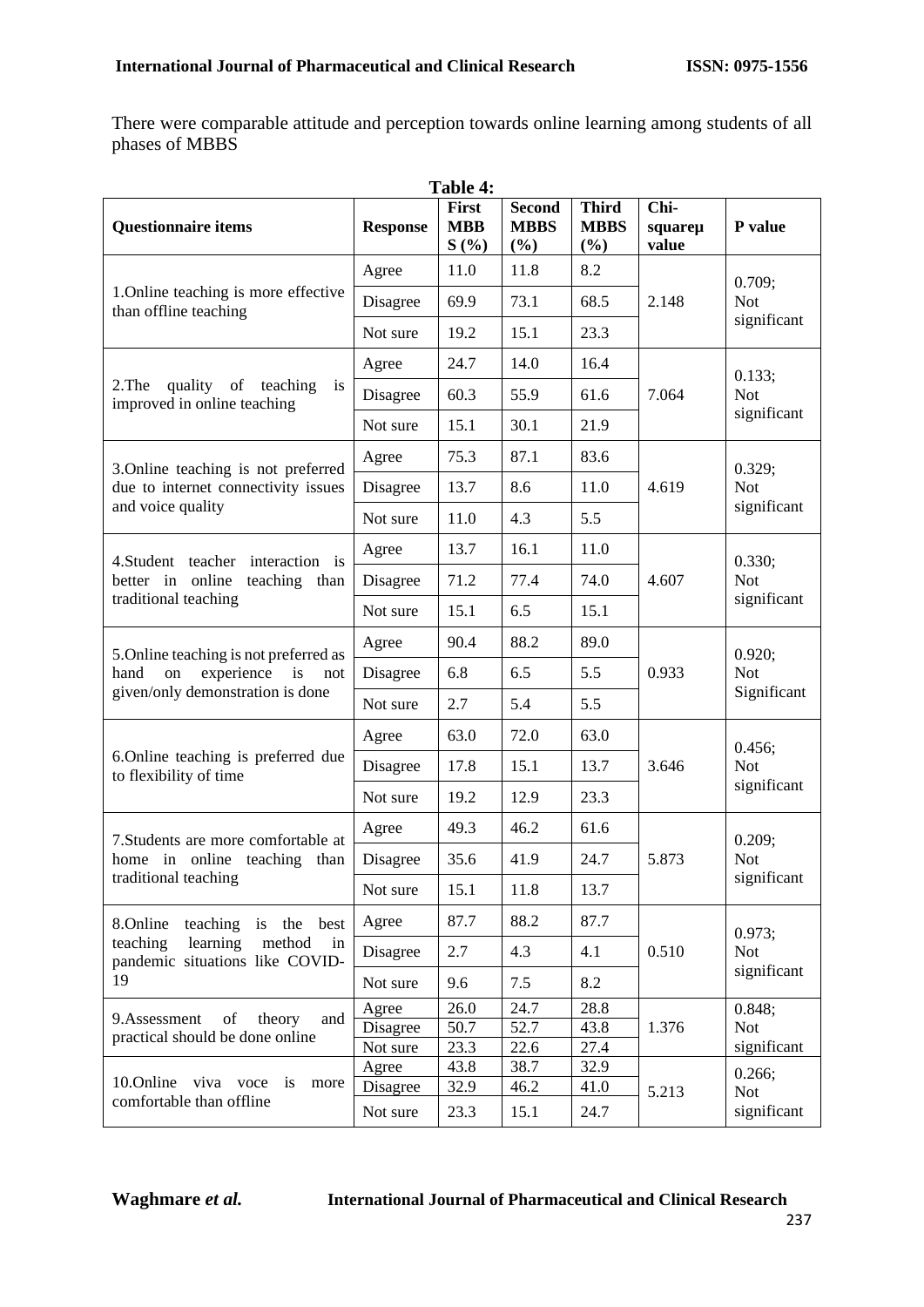### **Discussion:**

The aim of the present study was to assess the perception of medical students towards online education. Ease of access to educational materials and the ability to choose the time and place are the strongest advantages of online learning. In the present study it was found that the 87.4% students preferred online teaching during the pandemic situations like COVID-19.This finding is consistent with the findings of Emmanuelle Motte-Signoret et  $al^{10}$ , in which they found that 89% per cent of students strongly agreed that online teaching was an appropriate way of delivering courses during the COVID-19 pandemic. 72 per cent of the students preferred online learning due to flexibility of time.

Mobile has become a very popular device among the students. The ease of using and comfort has made mobile phone preferred device for online learning. In our study it was found that 77% of the students use mobile device for learning. This is in congruence with the study carried out by Sahar Abbasi et al<sup>11</sup>, in which it was found that 76% of students use mobile device for online learning. Similar study was done by Martinez  $IG^{12}$  et al in which they found that students chose mobile for their learning.

E-learning in medical education enabled the students to increase their knowledge to the same extent as traditional learning. However, it is less effective in teaching clinical and practical skills.<sup>3</sup>E learning has its own advantages and disadvantages. It was observed that students had negative perception towards online learning due to internet connectivity issues. In a study done by Gismalla et  $al<sup>13</sup>$ , connectivity issue and communications infrastructure are the most significant factors in restricting E-learning.

While teaching medical students, studentteacher interaction is more important aspect. In our study we found that students had negative perception towards online

learning due to lack of interaction among the teachers and the students. This finding is consistent in a survey study done by Michal Baczek et al  $3$ , in which they found that the only 4% of the respondents chose class interactivity as an advantage of elearning during the COVID-19 pandemic. In another study by Docherty  $\overline{A}$  et al<sup>14</sup>, it was found that poor interaction between learners and facilitators can impede the online learning process.

Learning from the real patients in a clinical setting is crucial for medical education.<sup>15</sup>

In online education, teaching the students on real patients is not possible. In our study we found that 88 % of the students did not prefer online teaching as hands-on experience is not given. Similar observation was made by Thomas A et al<sup>16</sup>.

Students responded to the open ended questions that during online teaching innovative methods of power point presentations, use of 3D software, and use of recorded videos should be made for proper understanding. Students also suggested that online teaching is best during pandemic like COVID 19 but should not be replaced by traditional teaching.

Due to pandemic situation, assessment of students also became difficult due to norms of social distancing and restriction in gathering. In our study, we found that the 49.4 % students disagree, 26.4 % agree while 24.3% students are not sure regarding online assessment methods and online viva voce.

### **Limitations of the study:**

The study was conducted on a small sample size and in only one medical college. There is a need to cover more than one medical college for better understanding of the situation. So the results cannot be generalised.

### **Conclusion:**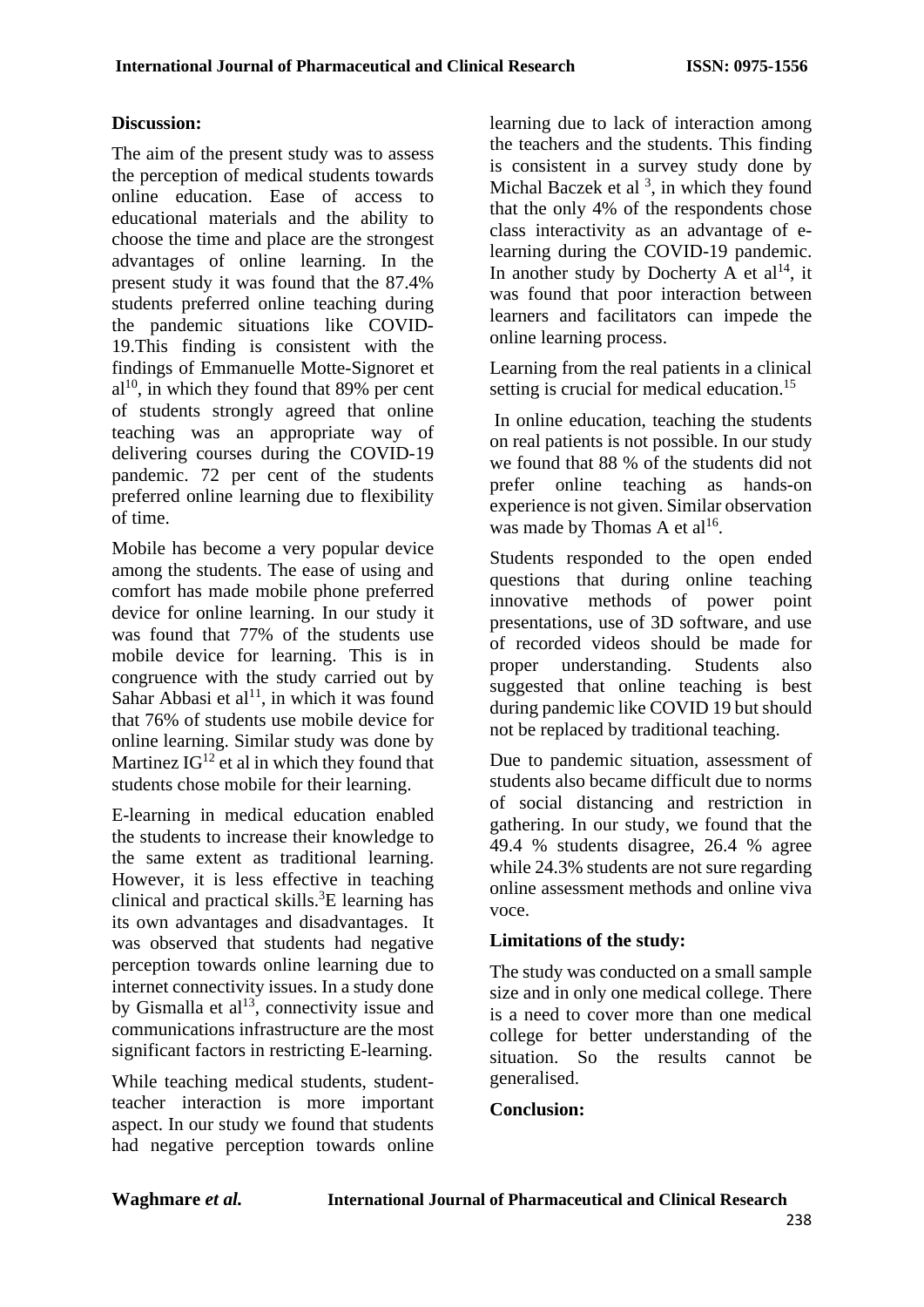The study showed that E-learning is the effective method in teaching medical students. Majority of the students has positive perception towards E-learning. However there are also some limitations of E-learning and effective strategies should be made to overcome the limitations.

## **References:**

- 1. Del Rio C, Malani PN. 2019 Novel Coronavirus-Important Information for Clinicians.JAMA.2020; 323(11):1039– 40
- 2. Rose S. Medical Student Education in the Time of COVID-19. JAMA. 2020; 323(21):2131–2.
- 3. Baczek M, Zaga\_nczyk-Ba czek M, Szpringer M, Jaroszy nski A, Wo\_zakowska-Kapłon B.Students' perception of online learning during the COVID-19 pandemic: a survey study of Polish medical students.Medicine 2021;100:7(e24821).
- 4. Hewlett D, Vincent T, Gainsborough N, et al. Integration of a case-based online module into an undergraduate curriculum: what is involved and what is effective? e-Learning 2009;6:372– 84.
- 5. Cook D, Triola MM. What is the role of e-learning? Looking past the hype. Med Educ 2014;48:930–7.
- 6. Salem AH. Randomized controlled trial of simulation-based teaching versus traditional clinical instructions in nursing: a pilot study among critical care nursing students. Int J Nurs Educ 2015;7:277.
- 7. Chumley-Jones HS, Dobbie A, Alford CL. Web-based learning: sound educational method or hype? A review of the evaluation literature. Acad Med 2002;77:86–93
- 8. Kwary DA, Fauzie S. Students' achievement and opinions on the implementation of e-learning for phonetics and phonology lectures at Airlangga University. Educ

Pesqui.2018;44. doi: 10.1590/s1678- 4634201710173240

- 9. McCann AL, Schneiderman ED, Hinton RJ. E teaching and learning preferences of dental and dental hygiene students. J Dent Educ. 2010;74(1):65-78.
- 10. Emmanuelle Motte-Signoret, Antoine Labbé, Grégoire Benoist, Agnès Linglart, Vincent Gajdos & Alexandre Lapillonne (2021) Perception of medical education by learners and teachers during the COVID-19 pandemic: a cross-sectional survey of online teaching, Medical Education Online, 26:1, 1919042, DOI: 10.1080/10872981.2021.1919042.
- 11. Abbasi S, Ayoob T, Malik A, Memon SI. Perceptions of students regarding Elearning during Covid-19 at a private medical college. Pak.J Med Sci. 2020;36(COVID19-S4):COVID19- S57-S61.
- 12. Martinez IG, Sanchiz DC, Batanero JMF, Rosa ALDL. Using Mobile Devices for Improving Learning Outcomes and Teachers' Professionalization. Sustainability. 2019;11:6917.doi: 10.3390/su11246917
- 13. Mohamed Daffalla-Awadalla Gismalla, Mohamed Soud Mohamed, Omaima Salah O Ibrahim,Moawia Mohammed Ali Elhassan3 and Mohamed Naser Eldeen Mohamed1. BMC Medical Education (2021) 21:377.
- 14. Docherty A, Sandhu H. Studentperceived barriers and facilitators to elearning in continuing professional development in primary care. Educ Prim Care 2006; 17:343–53.
- 15. Gaman MA, Ryan PM, Bonilla-Escobar FJ. To stay at port or to go to sea: are clinical clerkships a double-edged sword during the COVID-19 Pandemic? Where do we go from here? Int J Med Students 2020;8:92–5.
- 16. Thomas A, ShenoyMT, Shenoy KT, Suresh KumarS, SidheequeA,